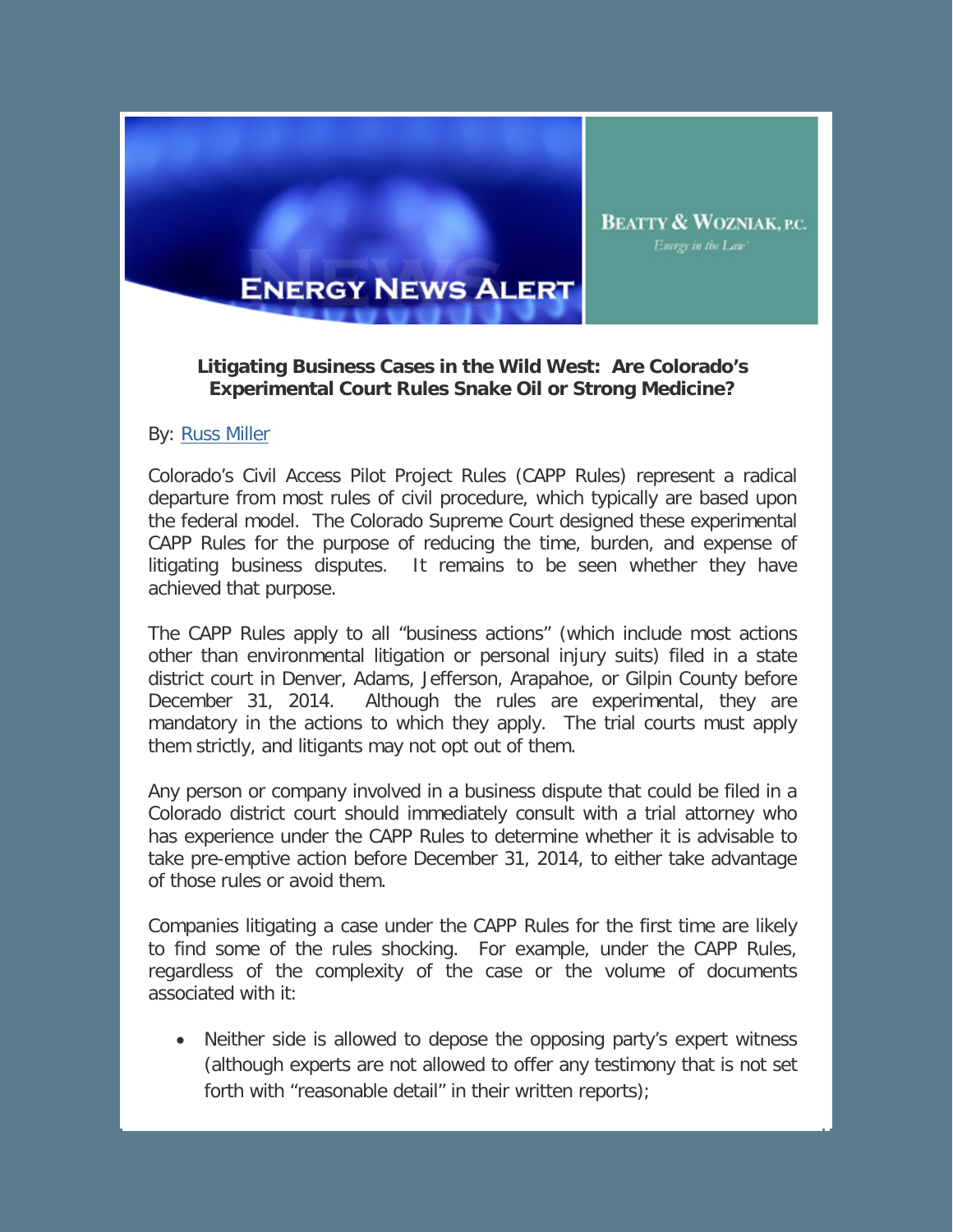- Plaintiffs must make their relevant documents available to the defendants within 21 days after plaintiffs file their Complaint, before a defendant is even required to file an Answer;
- Defendants must make their relevant documents available to the plaintiff within 21 days after they file their Answer;
- The parties may not extend their respective disclosure deadlines by agreement, and they must notify the Court when they have complied with those deadlines;
- The Court must apply mandatory sanctions upon a party that fails to disclose its relevant documents within the short time allowed, unless the Court makes an affirmative finding that a party's failure to disclose its relevant documents was justified or harmless;
- The filing of a Motion to Dismiss the lawsuit cannot avoid or delay the deadline for filing any pleading (including the Answer), disclosure or discovery response, or even a motion challenging the Court's jurisdiction;
- Discovery motions generally are not allowed; rather, the parties call the court clerk when they have a dispute, and the court then schedules a prompt conference call to hear the parties' respective arguments and issues its ruling with only minimal briefing (if any);
- The Court sets a trial date as quickly as possible (generally no later than a year from the date the plaintiff filed the lawsuit, although that requirement is not formally stated in the Rules), and the trial date subsequently cannot be changed absent "extraordinary circumstances;" and,
- Continuances and extensions of any deadlines are "strongly disfavored," the courts are instructed to deny motions for extensions or continuances upon receipt "absent extraordinary circumstances," and the parties are advised to "assume the motion will be denied."

The Colorado Supreme Court will decide whether these CAPP Rules should be abandoned, modified, or extended to apply in all district courts statewide after December 31, 2014. Until then, the CAPP Rules present an additional layer of strategic consideration for any energy company that may be subject to jurisdiction and venue in a district court in one of the 5 counties where these mandatory rules currently apply. In some instances, especially where a potential adversary is known to employ abusive litigation tactics, a company may want to take advantage of the opportunity to file suit in a venue where the CAPP Rules apply, thereby avoiding more protracted and expensive